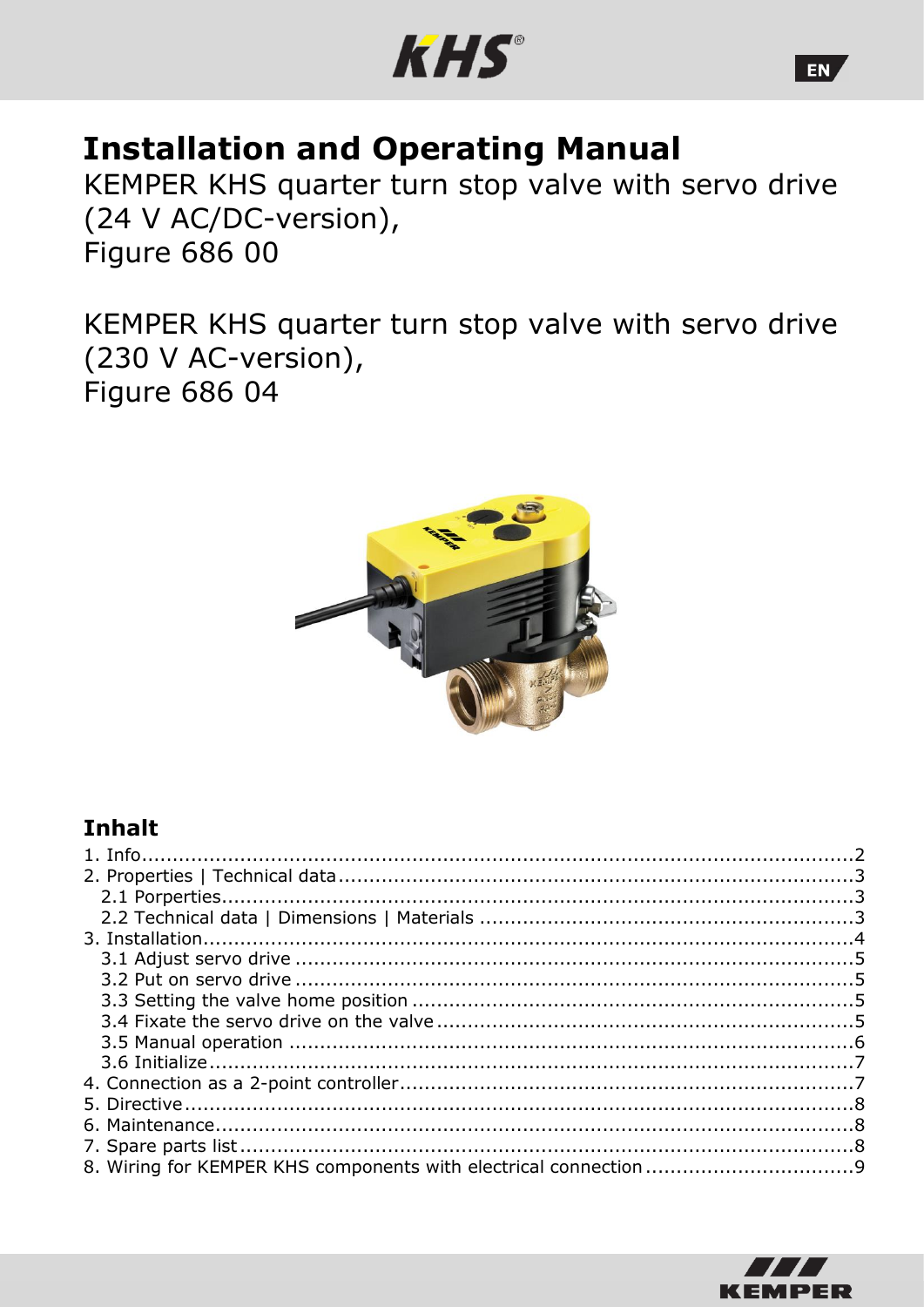

### **1 INFO**



#### **Safety instructions for installation and maintenance**

#### **Installation and use**

Read the manual carefully and follow the instructions before installation!

Only specialists with electrical system qualifications are permitted to carry out electrical installation!

Always pass these instructions on to current the device operating organisation and retain for later reference!!

The product must only be used in closed, frost free and dry rooms.

#### **Warranty**

Warranty or liability are voided through:

- Disregard of installation instructions.
- Damage due to faulty installation.
- Unauthorised product modifications.
- Other incorrect operation.

#### **Use**

The product must only be used for the described purpose. Any other use is not as intended.

The KEMPER KHS quarter turn stop valve with servo drive is designed for use in drinking water installations with the KHS-Hygiene system and is suitable for maintenance, stop and protection valve.

Important advice to the operator

The valve is controlled by:

#### 24 V AC/DC Figure 686 00

- Building management system  $\blacksquare$
- LOGIC system control (without shut-off function)

#### 230 V AC Figure 686 04

- $\blacksquare$  KHS Timer
- KHS Mini system control MASTER 2.0
- **Leak Security System**

To prevent uncontrolled loss of water (in case of power failure, the valve is opened) the KHS-Maximum flow isolating ball valve should not be used as a terminal flushing valve. For this case a KEMPER KHS-Maximum flow isolating ball valve with spring-reset servo drive Fig. 686 01 / Fig. 686 05 (normally closed) is recommended.

#### **Maintenance**

According to DIN EN 806 Part 5, the operator has to make an annual inspection.

Labelling of important warning information:



Danger! Electricity! Indicates hazards that might result in severe or fatal injury.



Warning! Highlights risks that may result in injury, material damage or contamination of drinking water.



Note! Indicates hazards that may lead to damages to the system or malfunctions.

#### Disposal



Local regulations on waste recycling and disposal must be followed. The product must not be disposed of with household waste but must rather be disposed of appropriately.

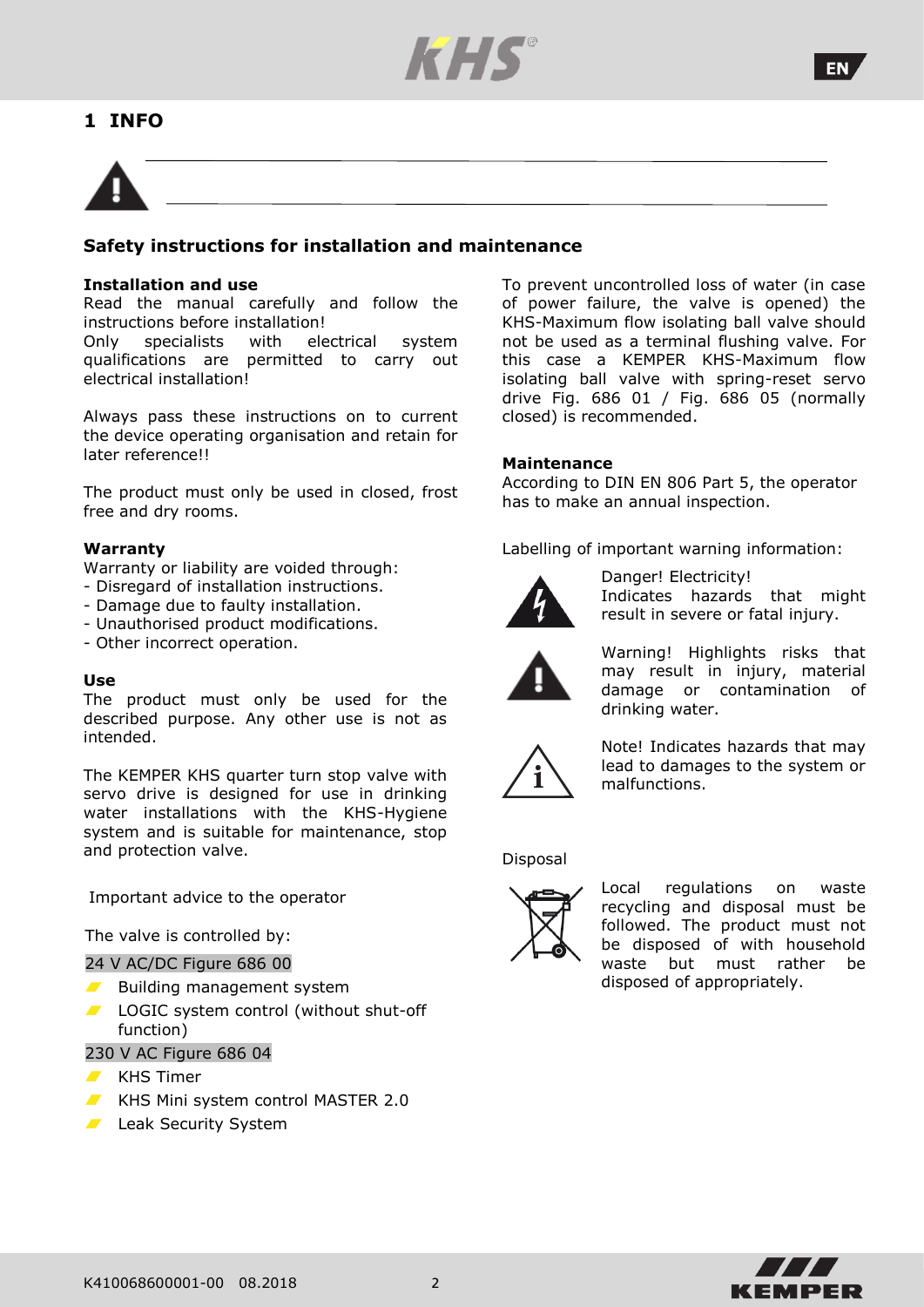<span id="page-2-0"></span>

### **2 Properties | Technical data**

#### **2.1 Properties**

### **Figure 686 00 | 686 04**

- Parts having contact with fluid are made of gunmetal and stainless steel as well as for drinking water approved elastomers and plastics Removable `Top Entry` interior head part
- KHS quarter turn stop valve DIN-/DVGW approved according to DIN EN 13828, W 570
- Pressure stage PN 16
- Free from dead spots
- Drive can be positioned on the valve in 45° steps
- Manual operation possible

### **2.2 Technical data | Dimensions | Materials**

| <b>Description</b>              | <b>Figure 686 00</b>                                                     | <b>Figure 686 04</b>    |  |
|---------------------------------|--------------------------------------------------------------------------|-------------------------|--|
| Torque                          | 5 Nm                                                                     |                         |  |
| Hold torque                     | 5 Nm                                                                     |                         |  |
| Transit time for 90°            | 35 sec.<br>30 sec.                                                       |                         |  |
| Voltage                         | 24 V (+/- 20%) (AC/DC)                                                   | 230 V~ (+/- 15%), 50 Hz |  |
| Power consumption               | 5 W / 9 VA                                                               | 2,4 W / 4,5 VA          |  |
| Rotate angle                    | 90°                                                                      |                         |  |
| Permissible ambient temperature | Up to 55°C                                                               |                         |  |
| Permissible ambient humidity    | < 85% relative humidity without condensation                             |                         |  |
| Protection class                | <b>IP54</b>                                                              |                         |  |
| Operating noise                 | $<$ 30 dB(A)                                                             |                         |  |
| Drive weight                    | $0,7$ kg                                                                 |                         |  |
| Feedback                        | Position feedback 010 V                                                  |                         |  |
| Connection cable                | 1,2 m, 5 x 0,5 mm <sup>2</sup><br>1,2 m, $3 \times 0,75$ mm <sup>2</sup> |                         |  |



EN,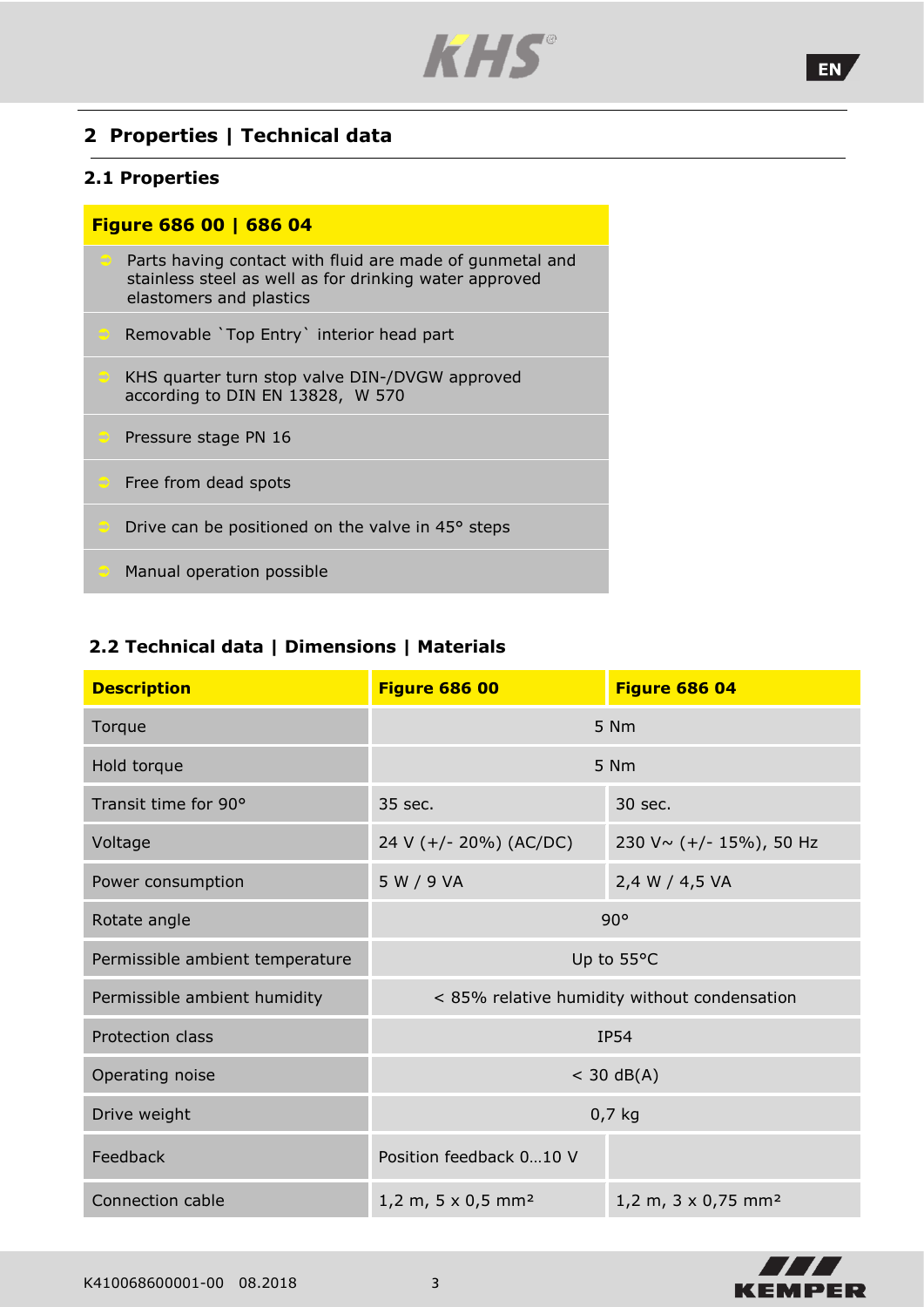

### **Dimensions**

| <b>Description</b>           | Figure 686 00   686 04 |         |                |           |          |
|------------------------------|------------------------|---------|----------------|-----------|----------|
| Nominal width                | [DN]                   | 15      | 20             | 25        | 32       |
| Connection<br>dimension (A1) | $[Z$ oll $]$           | $G$ 3/4 | G <sub>1</sub> | $G$ 1 1/4 | $G_11/2$ |
| Durchmesser                  | $\lceil mm \rceil$     | 18      | 22,5           | 29        | 35       |
| Overall height (H1)          | $\lceil mm \rceil$     | 110     | 110            | 112,5     | 115,5    |
| Overall height (H2)          | $\lceil mm \rceil$     | 25      | 25             | 28        | 31       |
| Length (L1)                  | [mm]                   | 68      | 73             | 88        | 93       |
| Length (L2)                  | $\lceil mm \rceil$     | 89      | 89             | 89        | 89       |
| Depth (T1)                   | $\lceil mm \rceil$     | 72      | 72             | 72        | 72       |
| Hexagon socket<br>(SW1)      | $\lceil mm \rceil$     | 4       | 4              | 4         | 4        |



### **Materials**

| <b>Description</b>             | Figure 686 00   686 04       |
|--------------------------------|------------------------------|
| Housing, interior head<br>part | Gunmetal and stainless steel |
| Spindle                        | Gunmetal                     |
| Sealing elements               | <b>EPDM</b>                  |
| Coupling                       | Gunmetal                     |
| Drive housing                  | Self-extinguishing plastic   |
| Axis adapter                   | Steel                        |
| Flange adapter                 | Polyamide                    |
| Flow limiter                   | POM Hostaform                |

### <span id="page-3-0"></span>**3 Installation**



The advice of system manuals (e.g. LOGIC system control, KHS Mini system control, Leak Security System, KHS Timer-Set) in which the valve is to be integrated, must be observed.

#### **Recommendations:**

#### a) Quarter turn stop valve

It is recommended to install the quarter turn stop valve PLUS in the pipeline in advance without the servo drive to protect the servo drive from being

damaged or getting dirty. Make sure the valve is installed in the pipeline tension free.

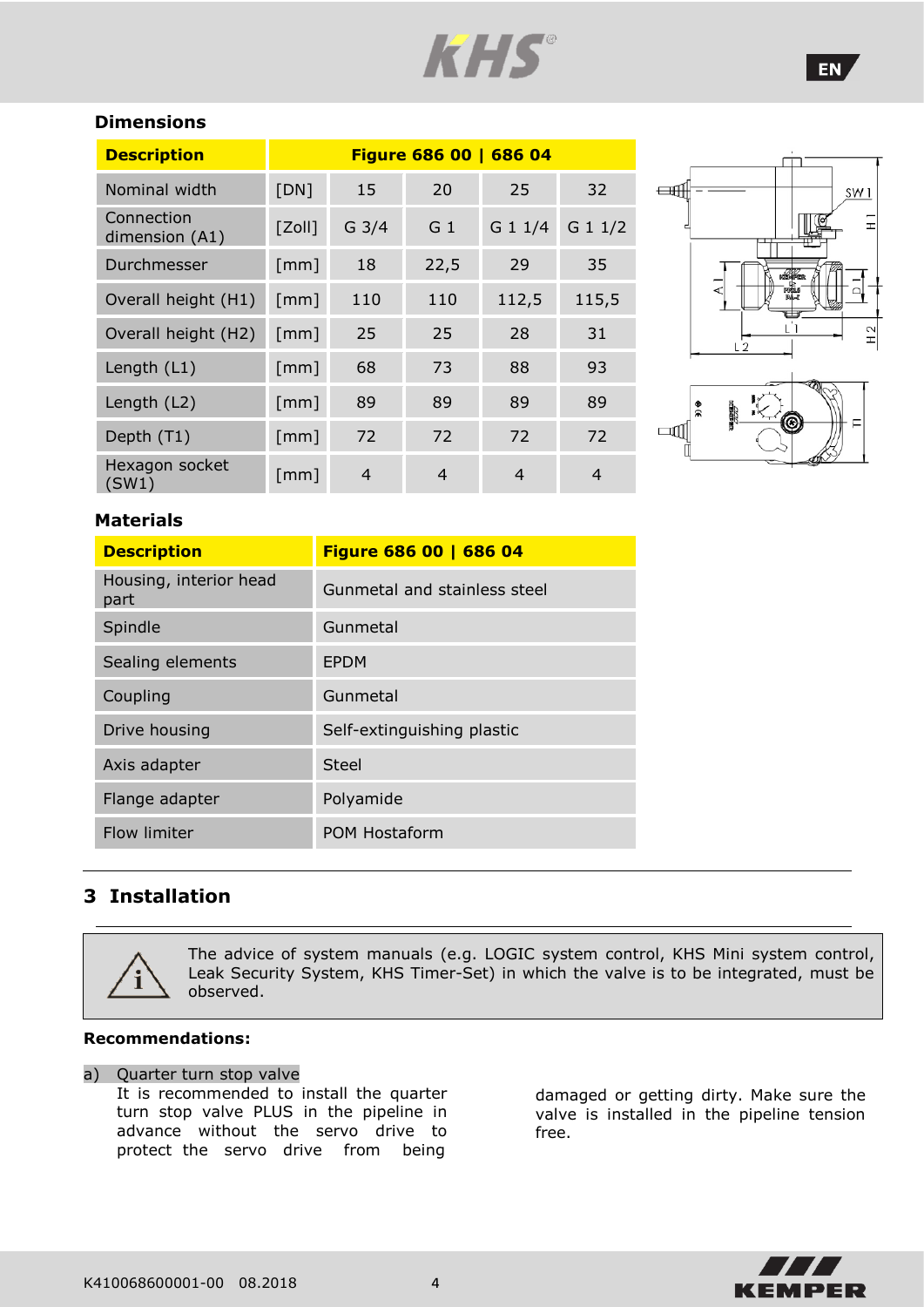

#### b) Servo drive



Before installing the servodrive, make sure the home position is set (position indication is 0%).





**Setscrew** 



The servo drive has 8 alignment steps that can be aligned in 45° steps. To do that, select the appropriate servo drive position, depending on the amount of space.





Home position:

- Check that the home position of the valve is closed.
- Make sure the position indicator is vertical to the pipe axis





Press the drive firmly onto the cone.





#### **Fixate the servo drive on the valve**

Fixate the servo drive using an 4 mm hexagonal wrench (Allen key), tightening torque 7….9 Nm.



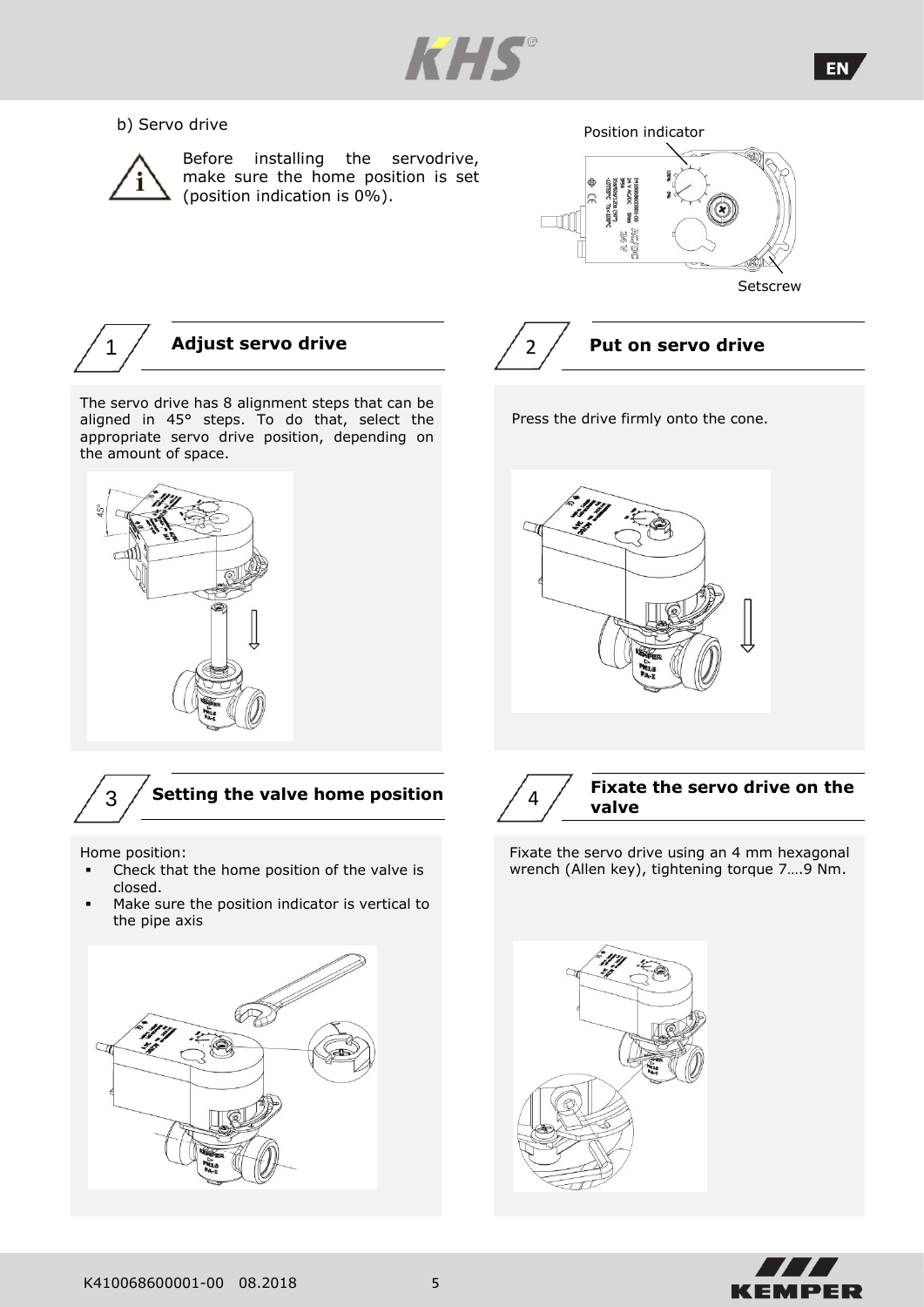

# $\sqrt{5/4}$  Manual operation

- **•** Gear slider  $\uparrow$  = Disengaged gear.
- **•** Gear slider  $\mathbf{\Psi} =$  Engaged gear.





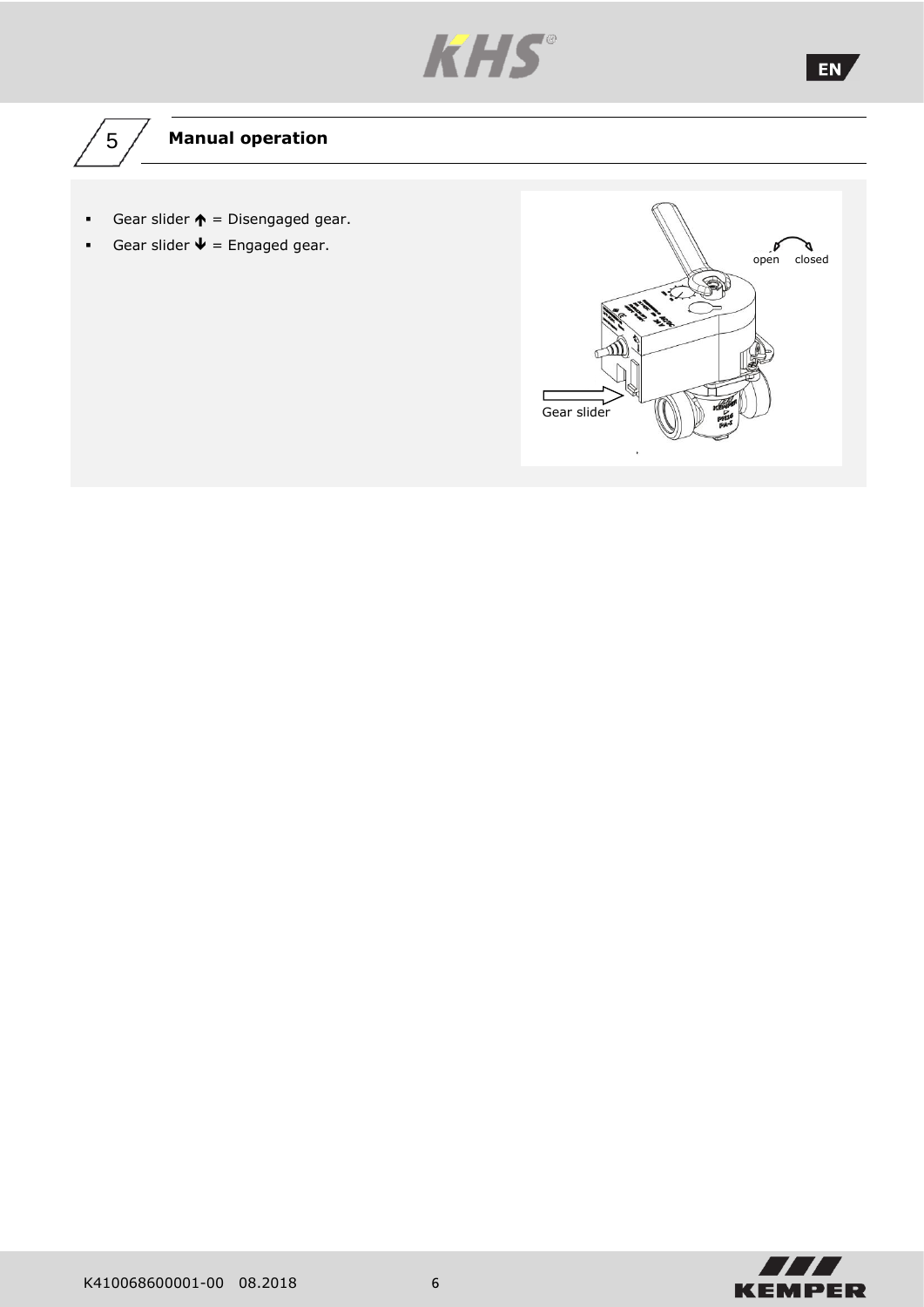

### **4 Connection as a 2-point controller**

| <b>Figure 686 00</b>                                                                                                                                                                                                                                   | <b>Figure 686 04</b>                                                                                                                                                                             |  |  |
|--------------------------------------------------------------------------------------------------------------------------------------------------------------------------------------------------------------------------------------------------------|--------------------------------------------------------------------------------------------------------------------------------------------------------------------------------------------------|--|--|
| The OPEN/CLOSE control is made using 2<br>wires. The drive is applied permanently to the<br>voltage using the blue and brown wires (valve                                                                                                              | The drive can be put into any desired position<br>by applying the voltage to the lead.                                                                                                           |  |  |
| CLOSED).                                                                                                                                                                                                                                               | The black wire is always under tension.                                                                                                                                                          |  |  |
| When a voltage is applied to the black wire,<br>the valve opens and travels to the limit<br>position (90° OPEN).                                                                                                                                       | Without voltage on the brown wire, the drive<br>opens the valve counter clockwise.                                                                                                               |  |  |
| After switching off the voltage (black wire), the                                                                                                                                                                                                      | With voltage on the brown wire, the drive<br>closes the valve clockwise.                                                                                                                         |  |  |
| drive moves into the opposite limit position<br>(90° CLOSED).                                                                                                                                                                                          | In both final positions and during overload,<br>the magnetic coupling triggers.                                                                                                                  |  |  |
|                                                                                                                                                                                                                                                        | The drive position signal is switched off by<br>the switch-off electronics after 60 sec.                                                                                                         |  |  |
| Variant<br>(2pt)<br>24 V-<br>open / close<br>BN BK<br>RD GY<br>BU<br><b>MM 01</b><br>03 05<br>02<br>$BK = black$<br>$BU = blue$<br>$RD = red$ , position feedback<br>$GY = grey$ , position feedback, $010V$<br>$0V =$ drive OFF<br>$10V =$ drive OPEN | $2-Pt$<br>$F = 0 = 230V -$<br>⊥<br>$F = 2 = 24V -$<br><b>BU</b><br><b>BN</b><br><b>BK</b><br>$BN = brown$<br>MM/N<br>01<br>02<br>$BK = black$<br>$\bigcirc$<br>(၂)<br>$BU = blue$<br>⊕<br>A10464 |  |  |

- Work is to be carried out by authorised specialists only!
- Opening the housing is prohibited!
- When installing outdoors, KEMPER recommends to protect additionally the devices against weather effects.

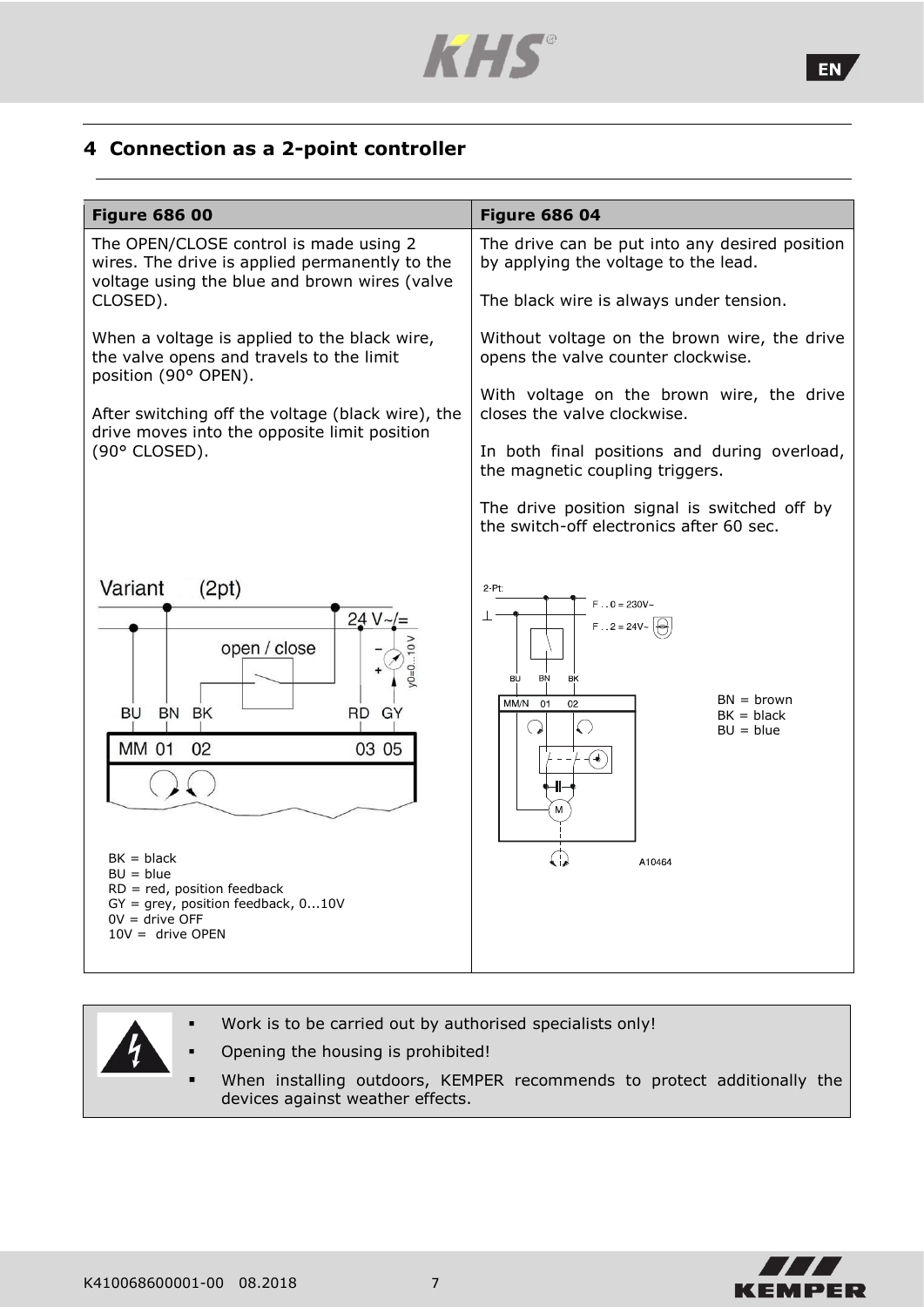

### **5 Directive** ▪ **CE-Conformity servo drive**

| <b>Figure 686 00</b>                                                                                               | <b>Figure 686 04</b>                                                        |  |  |
|--------------------------------------------------------------------------------------------------------------------|-----------------------------------------------------------------------------|--|--|
|                                                                                                                    | RoHS-Directive 2011/65/EU                                                   |  |  |
| RoHS-Directive 2011/65/EU<br>п<br>Directive 2004/108/EG (2014/30/EU)<br>п<br>for the electromagnetic compatibility | Directive 2004/108/EG (2014/30/EU) for the<br>electromagnetic compatibility |  |  |
|                                                                                                                    | Directive 2006/95/EG (2014/35/EU)<br>Low voltage directive                  |  |  |
| EN 61000-6-1                                                                                                       | EN 60730-1                                                                  |  |  |
| EN 61000-6-2                                                                                                       | EN 60730-2-14                                                               |  |  |
| EN 61000-6-3                                                                                                       | EN 61000-6-1                                                                |  |  |
| EN 61000-6-4                                                                                                       | EN 61000-6-2                                                                |  |  |
|                                                                                                                    | EN 61000-6-3                                                                |  |  |
|                                                                                                                    | EN 61000-6-4                                                                |  |  |

#### **6 Maintenance**

According to DIN EN 806 Part 5, the operator has to make an annual inspection.

After 20,000 opening and closing cycles, check the valve head-part for wear and replace it if necessary.

#### **Removal of the head-part**

Dismantle the servo drive in the reverse sequence described in Point 3. Unscrew the head part (A) from the housing (1) with a 17 mm wrench and remove it.

Visually check the body and sealing surfaces and replace as necessary.

#### **Installation**

Insert the head-part (A) into the housing (1) and position at the limit stop. Tighten the head-part with a 17 mm wrench using 20 Nm torque. Install the servo drive as described in Point 3.

### **7 Spare parts**

| <b>Spare parts list</b> |                    | Figure 686 00   686 04 |  |  |
|-------------------------|--------------------|------------------------|--|--|
| <b>Position</b>         | <b>Designation</b> | Art.-No.               |  |  |
| A                       | Head-part DN 15/20 | E012068600020KP        |  |  |
| B                       | Head-part DN 25    | E012068600025KP        |  |  |
|                         | Head-part DN 32    | E012068600032KP        |  |  |





EN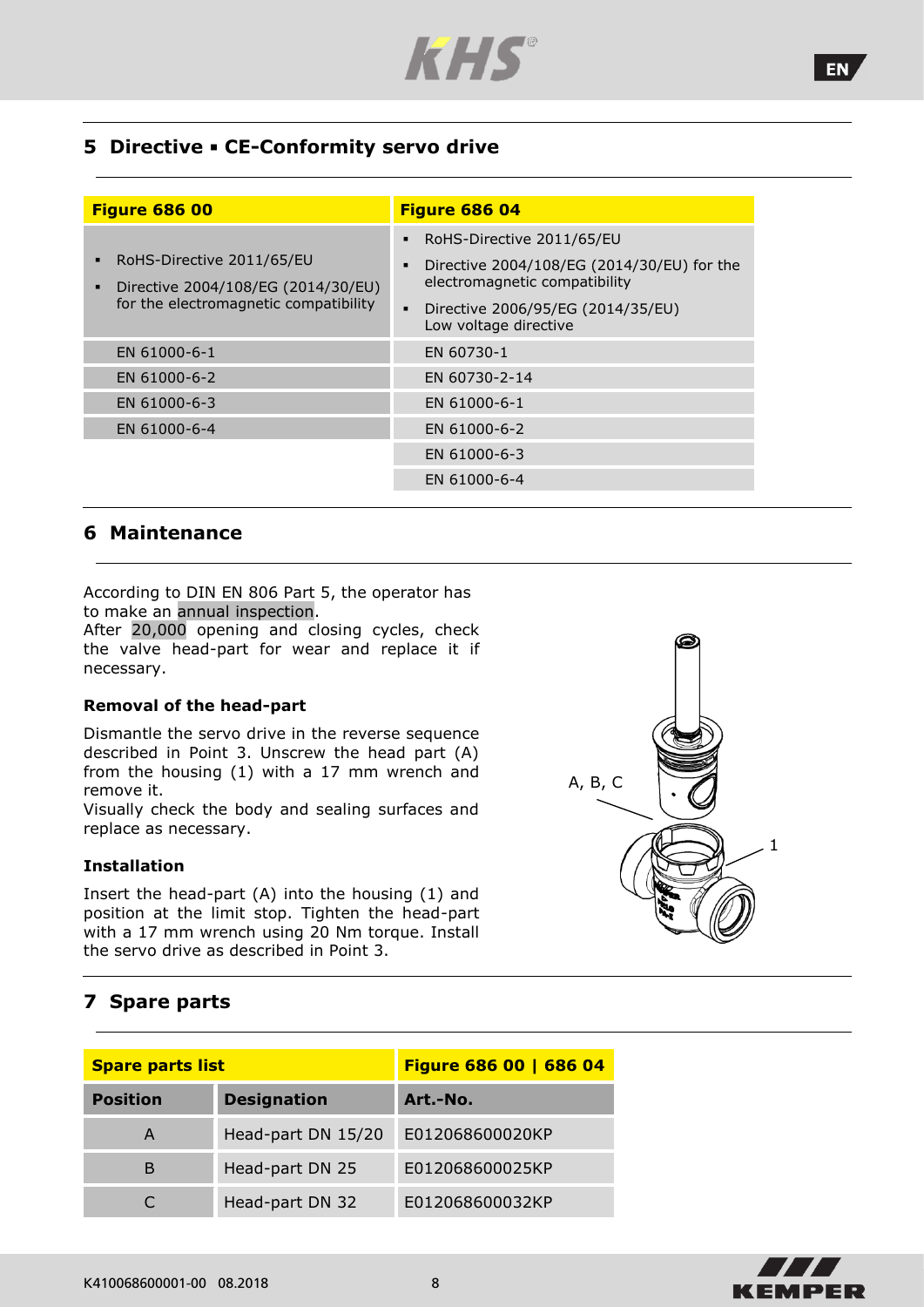

### **8 Cabling for KEMPER KHS components with electrical connection**

This list of cables only shows examples of applications. The exact design of the cables in questions must be carried out on site by the

planner on the basis of the ambient conditions (temperature, frequency, routing type, mechanical load).

| <b>Designation</b>                                                                       | Art.-No.                       | <b>Cable cross-section /</b><br>diameter                                                                               | Max. cable<br>length              | Cable type*                |
|------------------------------------------------------------------------------------------|--------------------------------|------------------------------------------------------------------------------------------------------------------------|-----------------------------------|----------------------------|
| $\lbrack - \rbrack$                                                                      | $[-]$                          | [mm <sup>2</sup> ] [mm]                                                                                                | [m]                               | $\left[ -\right]$          |
| KHS quarter turn stop<br>valve PLUS with spring<br>reset servo drive (24 V)              | 686 01 015032                  | $3 \times X$ mm <sup>2</sup><br>(power supply)<br>$\ddot{}$<br>$2 \times 2 \times 0.80$ mm $**$<br>(position feedback) | $700 (X=1,50)$<br>$1000 (X=2,50)$ | NYM-J<br>$+$<br>$J-Y(ST)Y$ |
| KHS quarter turn stop<br>valve with servo drive<br>(24 V)                                | 686 00 015  032                | $5 \times X$ mm <sup>2</sup><br>(power supply)<br>$+$<br>$2 \times 2 \times 0.80$ mm $**$<br>(position feedback)       | $250 (X=1,50)$<br>450 $(X=2,50)$  | NYM-J<br>$+$<br>$J-Y(ST)Y$ |
| KHS quarter turn stop<br>valve PLUS with spring<br>reset servo drive (230V)              | 686 05 015032<br>685 15 032050 | $3 \times 1.50$ mm <sup>2</sup>                                                                                        | 1000                              | NYM-J                      |
| KHS quarter turn stop<br>valve with servo drive<br>(230 V)                               | 686 04 015  032                | $5 \times 1.50$ mm <sup>2</sup>                                                                                        | 1000                              | NYM-J                      |
| KHS free drain with<br>overflow sensor                                                   | 688 00 020032                  | $2 \times 2 \times 0.80$ mm $**$                                                                                       | 1000                              | $J-Y(ST)Y$                 |
| Kemper CONTROL PLUS<br>flow measurement valve<br>Vortex principle                        | 138 4G 015050                  | $4 \times 2 \times 0.80$ mm $**$                                                                                       | 300                               | $J-Y(ST)Y$                 |
| Kemper CONTROL PLUS<br>flow measurement valve<br>Vortex principle                        | 138 6G 015050                  | $4 \times 2 \times 0.80$ mm $**$                                                                                       | 300                               | $J-Y(ST)Y$                 |
| <b>KHS flow and</b><br>temperature sensor<br>Pt 1000                                     | 628 0G 015050<br>629 0G 015050 | $2 \times 2 \times 0.80$ mm $**$                                                                                       | 1000                              | $J-Y(ST)Y$                 |
| Leakage water sensor                                                                     | 620 00 00100                   | $2 \times 2 \times 0.80$ mm $**$                                                                                       | 500                               | $J-Y(ST)Y$                 |
| CAN bus cable<br>The application is based on<br>the ISO 11898 international<br>standard. |                                | $1 \times 2 \times 0.34$ mm <sup>2</sup> **<br>1 x 2 x 0.50 mm <sup>2</sup> **<br>1 x 2 x 0.75 mm <sup>2</sup> **      | 300<br>500<br>1000                | CAN bus cable              |

\* Possible cable type for fixed routing, without mechanical load \*\* Shielded cable lead



 According to VDE 0815: The specification of signal transmission cables with respect to the diameter is specified in mm.